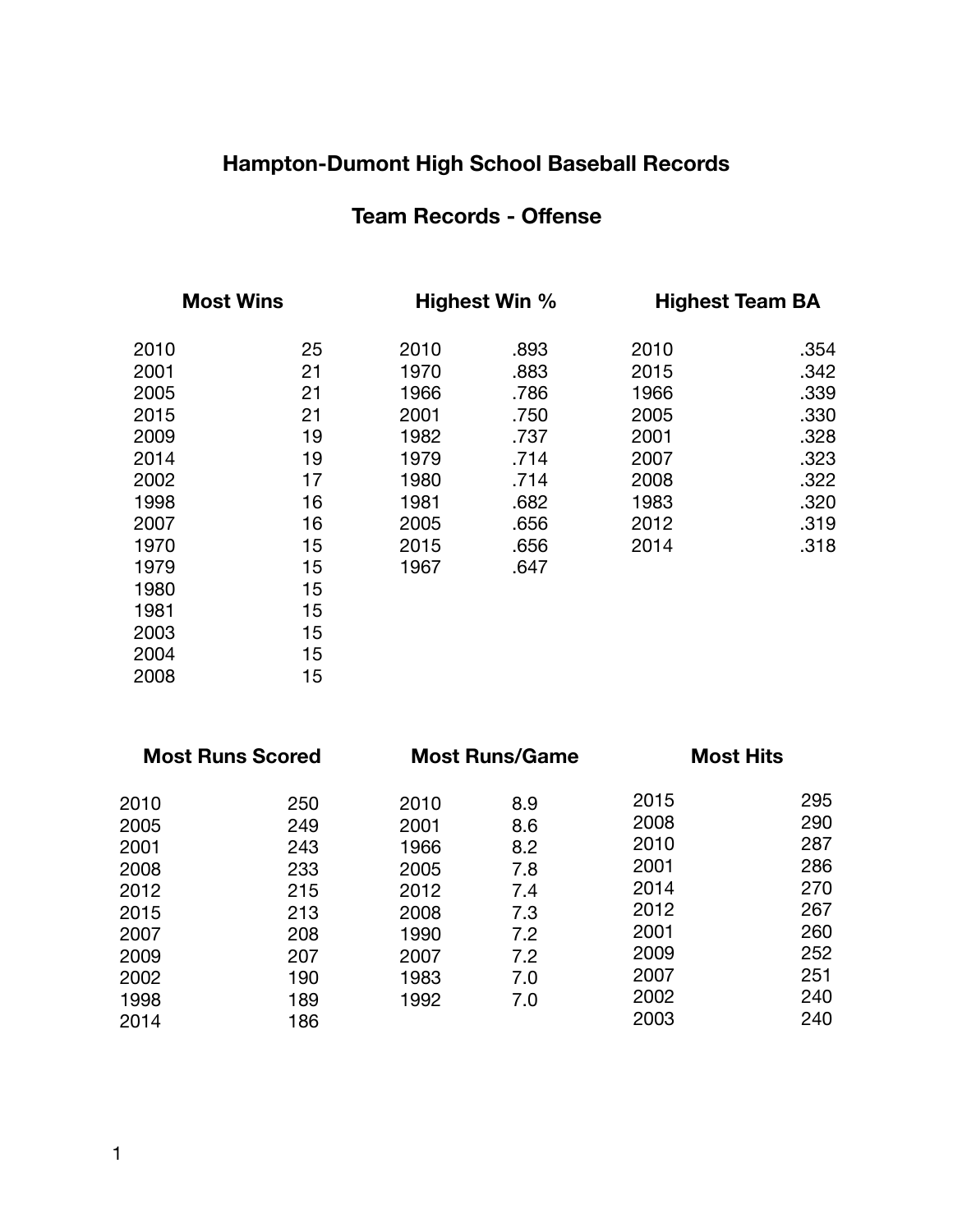# **Hampton-Dumont High School Baseball Records**

#### **Team Records - Offense**

| <b>Most Hits/Game</b>                                                                |                                                                             | <b>Most Doubles</b>                                                          |                                                          | <b>Most Triples</b>                                                                          |                                                          |
|--------------------------------------------------------------------------------------|-----------------------------------------------------------------------------|------------------------------------------------------------------------------|----------------------------------------------------------|----------------------------------------------------------------------------------------------|----------------------------------------------------------|
| 2010<br>1966<br>1983<br>2001<br>2012<br>2015<br>1990<br>2008<br>2007<br>2014<br>1997 | 10.2<br>10.0<br>9.9<br>9.3<br>9.2<br>9.2<br>9.0<br>9.0<br>8.7<br>8.7<br>8.6 | 2012<br>2014<br>2010<br>2015<br>2005<br>2003<br>2006<br>2009<br>2015<br>2007 | 71<br>67<br>63<br>54<br>52<br>50<br>48<br>48<br>48<br>44 | 1983<br>1968<br>1969<br>1970<br>1967<br>1965<br>1971<br>1974<br>2007<br>2009<br>2010<br>2011 | 12<br>12<br>11<br>11<br>10<br>7<br>7<br>7<br>7<br>7<br>7 |
|                                                                                      |                                                                             |                                                                              |                                                          | 2012                                                                                         |                                                          |

| <b>Most Home Runs</b> |    | <b>Most RBI's</b> |     | <b>Most Stolen Bases</b> |    |
|-----------------------|----|-------------------|-----|--------------------------|----|
| 2001                  | 27 | 2001              | 213 | 1992                     | 95 |
| 2003                  | 24 | 2010              | 207 | 2015                     | 88 |
| 2002                  | 23 | 2005              | 195 | 1998                     | 87 |
| 2005                  | 19 | 2008              | 195 | 1999                     | 82 |
| 1998                  | 19 | 2002              | 176 | 1983                     | 72 |
| 2010                  | 16 | 2012              | 175 | 1990                     | 69 |
| 2012                  | 16 | 2007              | 174 | 1993                     | 69 |
| 1984                  | 15 | 2009              | 172 | 2001                     | 69 |
| 1999                  | 15 | 2015              | 164 | 2013                     | 69 |
| 1985                  | 14 | 2000              | 154 | 2014                     | 68 |